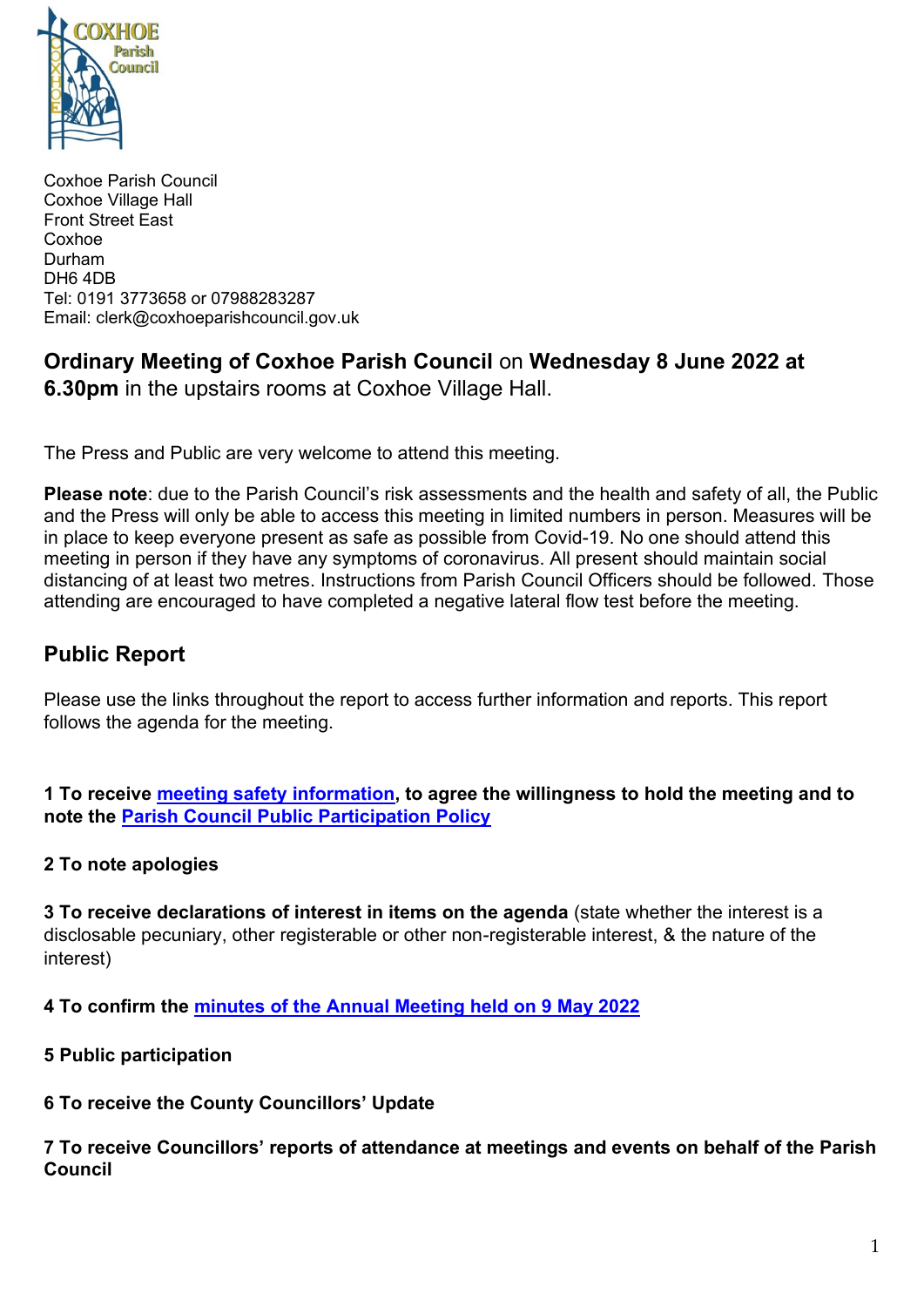### **8 To receive the [Annual Report of the Chair of the Parish Council](https://1drv.ms/b/s!Alg_TKmu7xwUge1VRTK2q7WlXjykSw?e=xUUXHo)**

### **9 To agree Co-option to Coxhoe Ward of Coxhoe Parish Council**

### **10 To consider and agree financial matters**

- a) [Finance Report, Bank Reconciliation and Payment Schedule](https://1drv.ms/b/s!Alg_TKmu7xwUge5HGr73n80x3_jMXw?e=RHEqAx)
- b) Employer costs for May 2022
- c) Budget 2022 to 2023 including event expenditure
- d) Five year forward budget and action planning

# **11 To consider and approve Parish Council Policies**

a) [Document Retention and Disposal Policy with List of Documents for Retention or Disposal](https://1drv.ms/b/s!Alg_TKmu7xwUge5qiSzmei-9aJkCdw?e=YrOaqn)

The Clerk has brought together the policy and the Appendix with the list of documents. The Clerk has made an amendment to section 9 to add that the Appendix is updated under delegation by the Clerk when new regulations or guidance is issued.

**Recommendation**: approve the Document Retention and Disposal Policy with List of Documents for Retention or Disposal.

### b) [Bereavement and Compassionate Leave Policy](https://1drv.ms/b/s!Alg_TKmu7xwUge5kyyxwTkCTOnlfuQ?e=al0JAa)

The Clerk has not amended this policy which is for operational human resources use.

**Recommendation**: approve the renewal of the Bereavement and Compassionate Leave Policy.

c) To consider approval of a Policy on use of Parish Council land

# **12 Clerk's Report**

- a) To consider matters raised by residents
- b) To consider alternative styles of Annual Parish Meetings for the future
- c) To consider matters relating to Coxhoe and Area Community Pantry

d) To receive a brief tabled review of events for the Queen's Platinum Jubilee and volunteer needs for future events

- e) To consider the Working Group for Neighbourhood Planning
- f) To note activity undertaken and the Clerk's priorities

# **13 To note [Parish Council Youth Provision](https://1drv.ms/b/s!Alg_TKmu7xwUge4MMia0gAiR_YKY5g?e=w76o75) Report**

# **14 [Planning, Correspondence](https://1drv.ms/b/s!Alg_TKmu7xwUge1K5dqYByiuZ1_eIA?e=TLqZXM) and Consultations Report**

a) To consider any response to the County Council regarding planning applications

1. [DM/22/01065/FPA](https://publicaccess.durham.gov.uk/online-applications/applicationDetails.do?activeTab=summary&keyVal=RA0NXBGDLND00) 3 - 4 Blackgate East, Coxhoe, DH6 4AA: Change of use from Betting Shop (Sui Generis) to hot/cold food takeaway (Sui Generis)

- 2. [DM/22/01404/FPA](https://publicaccess.durham.gov.uk/online-applications/applicationDetails.do?activeTab=summary&keyVal=RBQ32EGDM6W00) 62 Browning Hill, Coxhoe, DH6 4SA: Installation of solid roof to rear conservatory
- 3. [DM/22/01525/FPA](https://publicaccess.durham.gov.uk/online-applications/applicationDetails.do?activeTab=summary&keyVal=RCBOT6GDMDJ00) 19 School Avenue, Coxhoe, DH6 4EB: Conversion of loft to habitable room

4. To consider any planning applications received after the agenda was issued to be dealt with by the Clerk using delegated authority